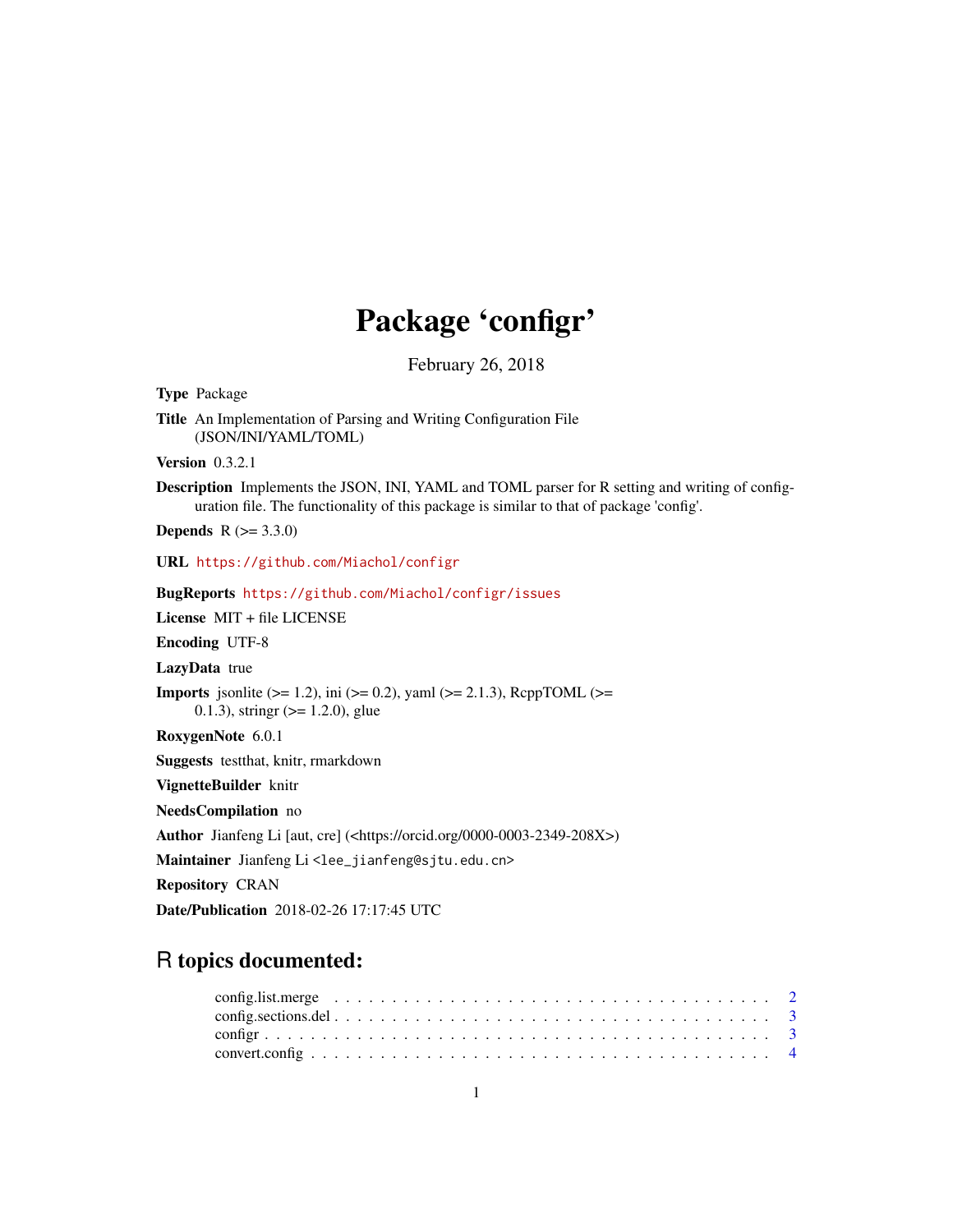## <span id="page-1-0"></span>2 config.list.merge

| eval.config.merge $\dots \dots \dots \dots \dots \dots \dots \dots \dots \dots \dots \dots \dots \dots \dots \dots$ |  |
|---------------------------------------------------------------------------------------------------------------------|--|
|                                                                                                                     |  |
|                                                                                                                     |  |
|                                                                                                                     |  |
|                                                                                                                     |  |
|                                                                                                                     |  |
|                                                                                                                     |  |
|                                                                                                                     |  |
|                                                                                                                     |  |
|                                                                                                                     |  |
|                                                                                                                     |  |
|                                                                                                                     |  |
|                                                                                                                     |  |
|                                                                                                                     |  |

## **Index** 2008 **[18](#page-17-0)**

| config.list.merge | Merge list file (From config package), list right will overwrite the ele- |
|-------------------|---------------------------------------------------------------------------|
|                   | ment also existed in list.left                                            |

## Description

Merge list file (From config package), list.right will overwrite the element also existed in list.left

## Usage

```
config.list.merge(list.left = list(), list.right = list())
```
## Arguments

| list.left  | One list be merged left  |
|------------|--------------------------|
| list.right | One list be merged right |

## Value

A list

## See Also

[merge](#page-0-0) call in this function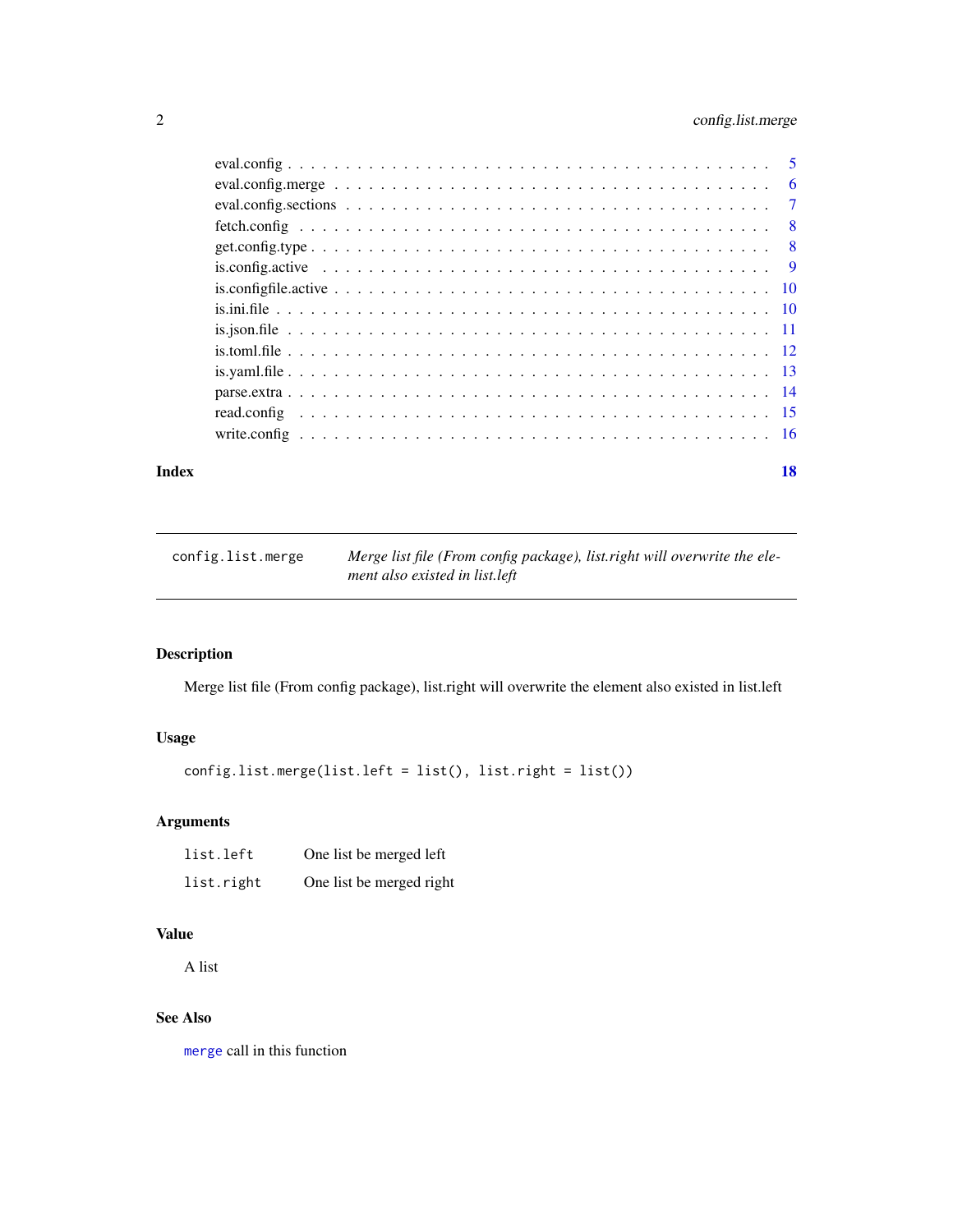## <span id="page-2-0"></span>config.sections.del 3

#### Examples

```
config.json <- system.file('extdata', 'config.json', package='configr')
list.left <- list()
list.right <- eval.config(file = config.json)
config.list.merge(list.left, list.right)
list.left <- list(a=c(123,456))
list.right \leftarrow list(a=c(4,5,6))
config.list.merge(list.left, list.right)
```
config.sections.del *Delete sections in config, just do config[sections] <- NULL*

## Description

Delete sections in config, just do config[sections] <- NULL

#### Usage

config.sections.del(config, sections)

#### Arguments

| config   | a list of config (eg. generated by read.config) |
|----------|-------------------------------------------------|
| sections | Sections that need to be deleted                |

#### Value

A list of config

## Examples

```
config.json <- system.file('extdata', 'config.json', package = 'configr')
config <- read.config(config.json, file.type = 'json')
config <- config.sections.del(config, 'default')
```

| configr | configr package implements the YAML parser, JSON parser, INI parser |
|---------|---------------------------------------------------------------------|
|         | and TOML parser for R setting and writing of configuration file.    |

## Description

configr package implements the YAML parser, JSON parser, INI parser and TOML parser for R setting and writing of configuration file.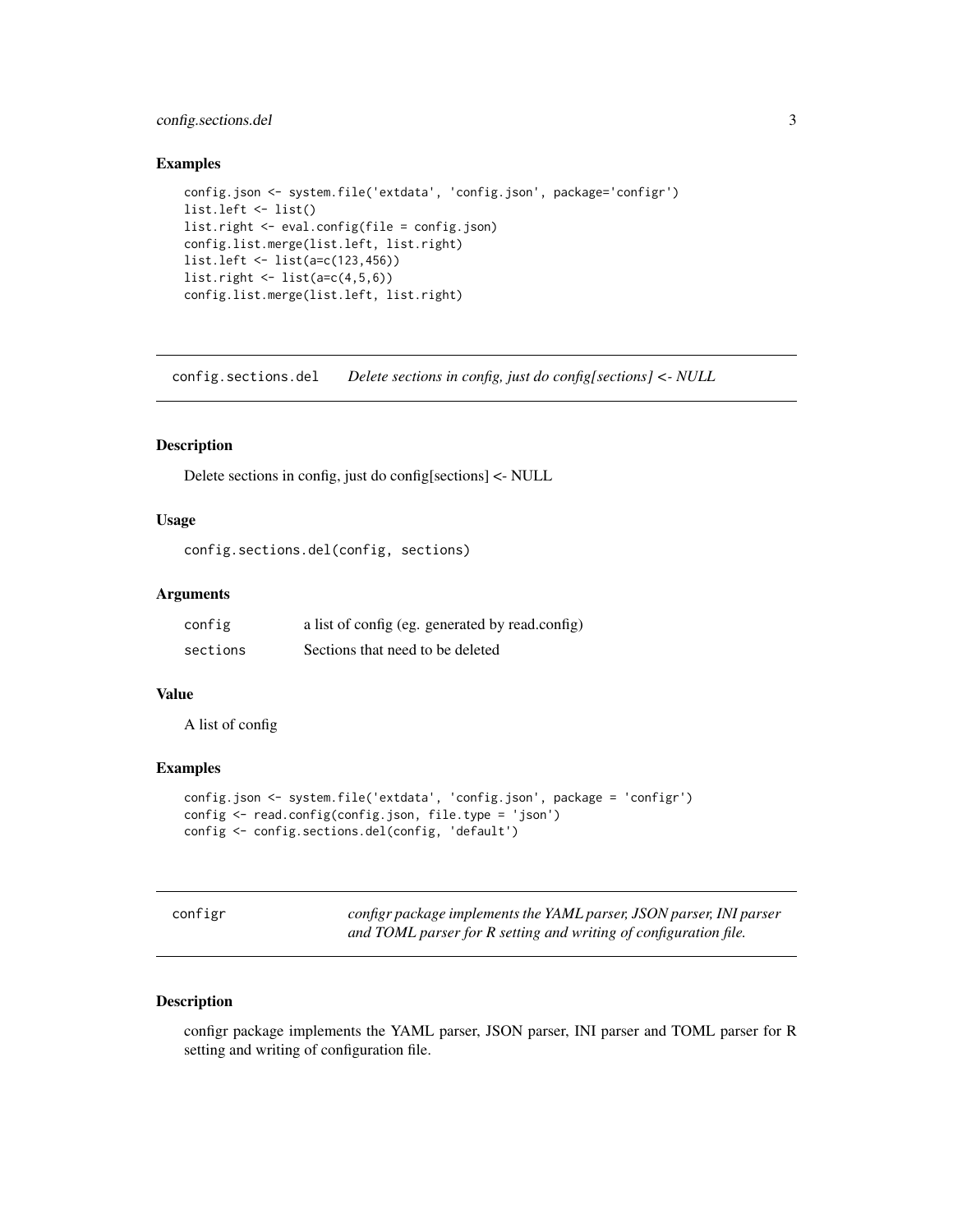#### <span id="page-3-0"></span>Author(s)

Li Jianfeng [lee\\_jianfeng@sjtu.edu.cn](lee_jianfeng@sjtu.edu.cn)

#### See Also

Useful links:

<https://github.com/Miachol/configr> Report bugs at <https://github.com/Miachol/configr/issues>

#### Examples

```
example.toml <- system.file('toml', 'example.toml', package='RcppTOML')
is.toml <- is.toml.file(example.toml)
file.type <- get.config.type(example.toml)
toml.list.raw <- read.config(example.toml)
owner.config <- eval.config(file = example.toml, config = 'owner')
owner.config.name <- eval.config(value = 'name', file = example.toml, config = 'owner')
toml.sections <- eval.config.sections(example.toml)
toml.merged.all <- eval.config.merge(example.toml)
toml.merged.selected <- eval.config.merge(example.toml, sections = c('database', 'owner'))
others <- list(others = list(lastupdate='2017-01-07'))
toml.list.update <- config.list.merge(toml.list.raw, others)
```

| convert.config |                      |  | Covert configuration file from JSON/INI/YAML/TOML | $\overline{t}$ |
|----------------|----------------------|--|---------------------------------------------------|----------------|
|                | <i>JSON/INI/YAML</i> |  |                                                   |                |

## Description

Covert configuration file from JSON/INI/YAML/TOML to JSON/INI/YAML

## Usage

```
convert.config(file = Sys.getenv("R_CONFIGFILE_ACTIVE", "config.cfg"),
 out.file = Sys.getenv("R_CONFIGFILE_ACTIVE", "config.cfg"),
 convert.to = "ini", ...)
```
## Arguments

| file       | File name of configuration file to read from. Defaults to the value of the 'R_CONFIGFILE_ACTIVE'<br>environment variable ('config.cfg' if the variable does not exist and JSON/INI/YAML/TOML |
|------------|----------------------------------------------------------------------------------------------------------------------------------------------------------------------------------------------|
|            | format only)                                                                                                                                                                                 |
| out.file   | Output path of configuration file. Defaults to the value of the 'R_CONFIGFILE_ACTIVE'<br>environment variable ('config.cfg' if the variable does not exist)                                  |
| convert.to | <b>JSON/INI/YAML</b>                                                                                                                                                                         |
| $\cdots$   | Arguments for read.config and write.config                                                                                                                                                   |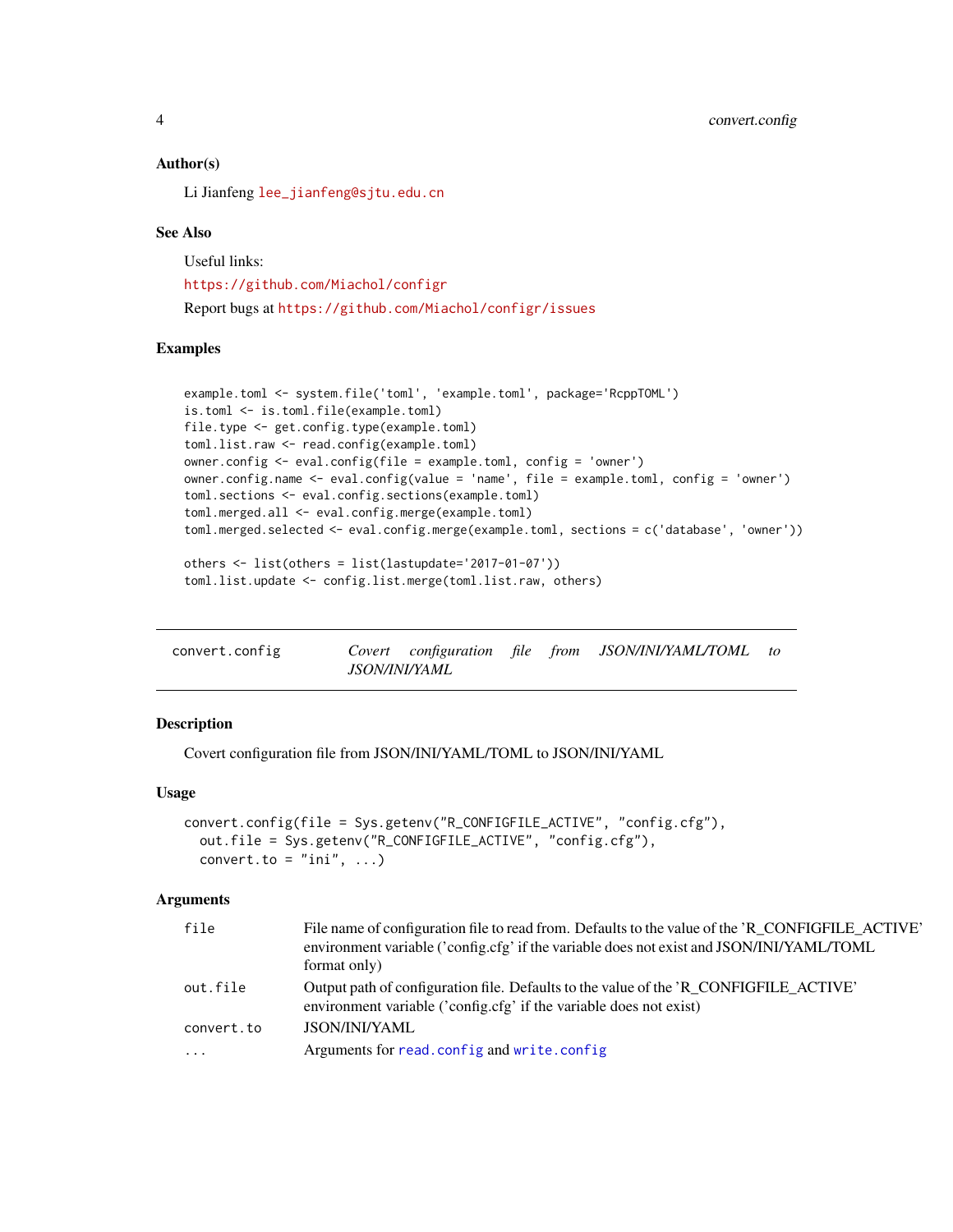## <span id="page-4-0"></span>eval.config 5

## Value

Logical indicating whether convert success

#### See Also

[fromJSON](#page-0-0) JSON file will read by this

[read.ini](#page-0-0) INI file will read by this

[yaml.load\\_file](#page-0-0) YAML file will read by this

## Examples

```
config.json <- system.file('extdata', 'config.json', package='configr')
config <- convert.config(file=config.json, out.file = sprintf('%s/config.ini', tempdir()))
```
<span id="page-4-1"></span>

| eval.config | Read from the currently active configuration (JSON/INI/YAML/TOML        |
|-------------|-------------------------------------------------------------------------|
|             | be supported), 'retreiving either a single named value or all values as |
|             | a config obj which have 'config', 'configtype', 'file' 'property.       |

#### Description

Read from the currently active configuration (JSON/INI/YAML/TOML be supported), 'retreiving either a single named value or all values as a config obj which have 'config', 'configtype', 'file' 'property.

#### Usage

```
eval.config(value = NULL, config = Sys.getenv("R_CONFIG_ACTIVE", "default"),
  file = Sys.getenv("R_CONFIGFILE_ACTIVE", "config.cfg"), ...)
```
## Arguments

| value     | Name of value (NULL to read all values)                                                                                                                                                                      |
|-----------|--------------------------------------------------------------------------------------------------------------------------------------------------------------------------------------------------------------|
| config    | Name of configuration to read from. Default is the value of 'the R_CONFIG_ACTIVE<br>environment variable (Set to 'default' if the variable does not exist).                                                  |
| file      | File name of configuration file to read from. Defaults to the value of the 'R_CONFIGFILE_ACTIVE'<br>environment variable ('config.cfg' if the variable does not exist and JSON/INI/YAML/TOML<br>format only) |
| $\ddotsc$ | Arguments for read.config.                                                                                                                                                                                   |

## Value

Either a single value or all values as a list or logical FALSE indicating that is not standard JSON/INI/YAML/TOML format file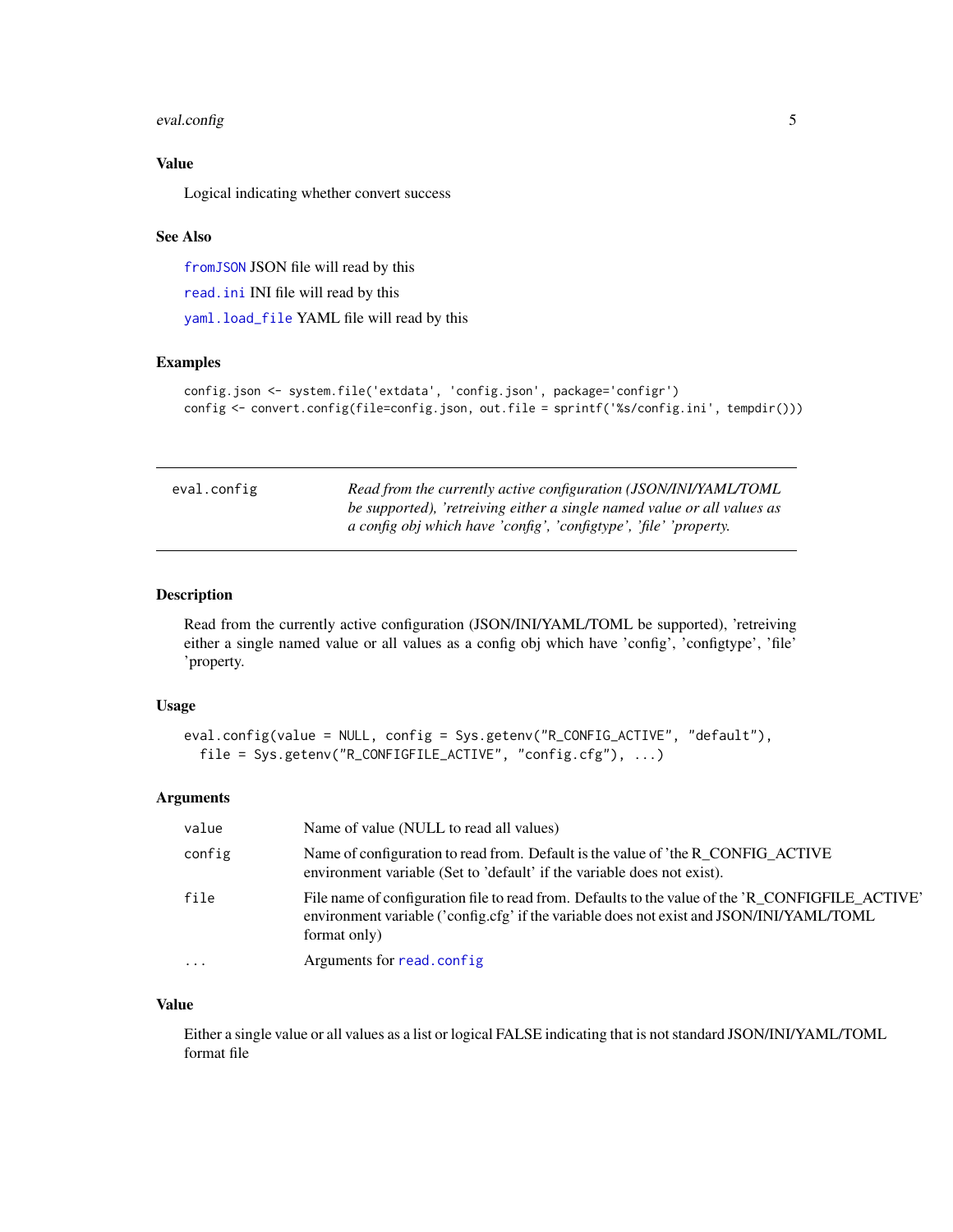#### <span id="page-5-0"></span>See Also

[read.config](#page-14-1) read config by this

[eval.config.merge](#page-5-1) which can merge multiple parameter sets by sections

#### Examples

```
config.json <- system.file('extdata', 'config.json', package='configr')
config <- eval.config(file=config.json)
config.extra.parsed.1 <- eval.config(file = config.json, extra.list = list(debug = 'TRUE'))
other.config <- system.file('extdata', 'config.other.yaml', package='configr')
config.extra.parsed.2 <- eval.config(file = config.json, extra.list = list(debug = 'TRUE'),
other.config = other.config)
```
<span id="page-5-1"></span>eval.config.merge *Merge config parameter sets by sections.*

#### Description

Merge config parameter sets by sections.

#### Usage

```
eval.config.merge(file = Sys.getenv("R_CONFIGFILE_ACTIVE", "config.cfg"),
  sections = NULL, ...)
```
#### Arguments

| file     | File name of configuration file to read from. Defaults to the value of the 'R_CONFIGFILE_ACTIVE'<br>environment variable ('config.cfg' if the variable does not exist and JSON/INI/YAML/TOML<br>format only) |
|----------|--------------------------------------------------------------------------------------------------------------------------------------------------------------------------------------------------------------|
| sections | Need be merged parameter sets, eg. sections=c('default', 'version'), will default<br>to all of config sections                                                                                               |
| .        | Arguments for get.config.type, eval.config.sections, eval.config                                                                                                                                             |

#### Value

A list or logical FALSE indicating that is not standard JSON/INI/YAML/TOML format file

#### See Also

[eval.config.sections](#page-6-1) which only get all of the mainly parameter sets name in config file, [read.config](#page-14-1) which only read from a config as a list, [eval.config](#page-4-1) which only read one sections as config obj or a value from config file.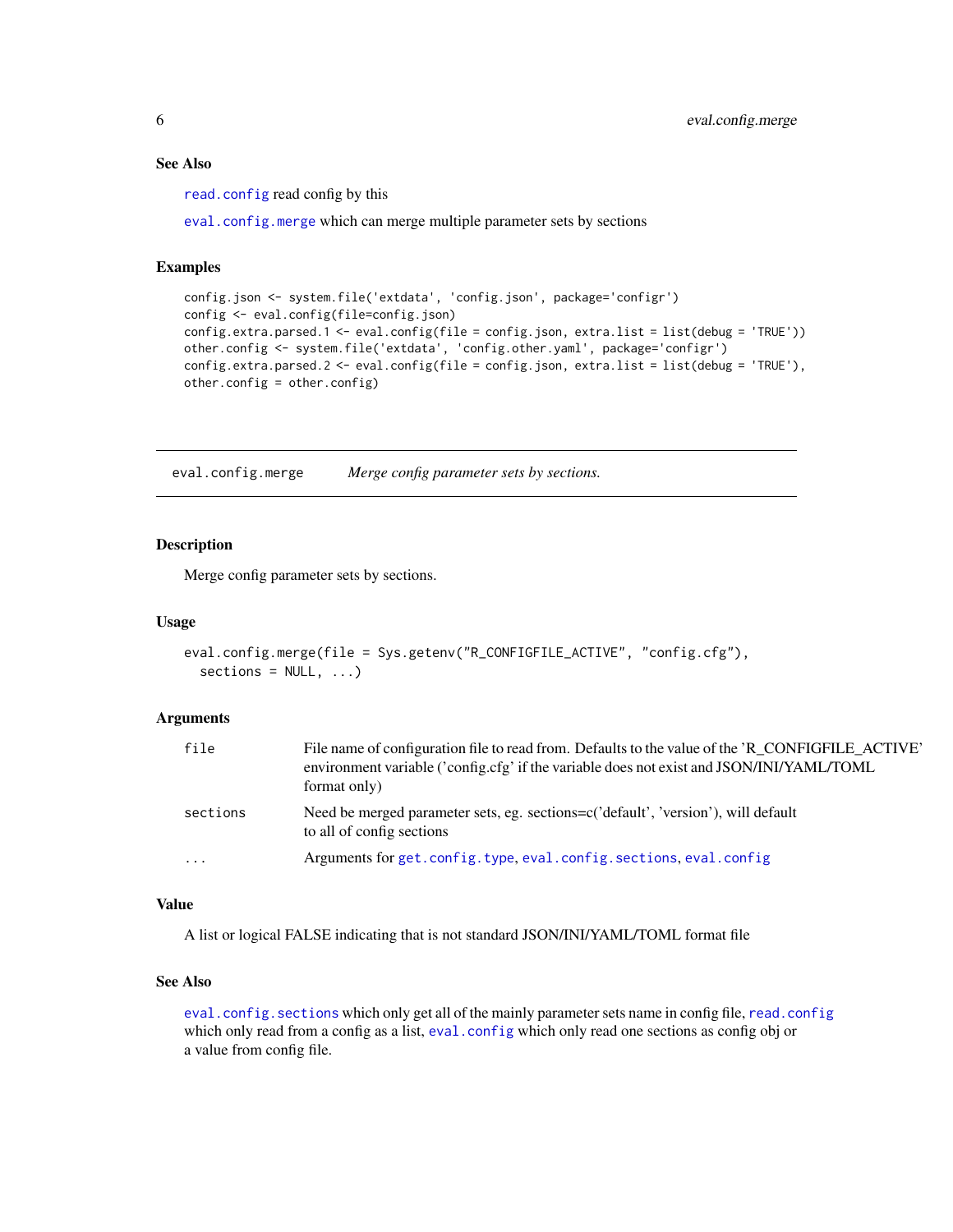## <span id="page-6-0"></span>eval.config.sections 7

#### Examples

```
config.json <- system.file('extdata', 'config.json', package='configr')
config.ini <- system.file('extdata', 'config.ini', package='configr')
config.yaml <- system.file('extdata', 'config.yaml', package='configr')
config.toml <- system.file('extdata', 'config.toml', package='configr')
eval.config.merge(config.json)
eval.config.merge(config.ini)
eval.config.merge(config.yaml)
eval.config.merge(config.toml)
```
<span id="page-6-1"></span>eval.config.sections *Get config file parameter sections*

#### Description

Get config file parameter sections

## Usage

```
eval.config.sections(file = Sys.getenv("R_CONFIGFILE_ACTIVE", "config.cfg"),
  ...)
```
#### Arguments

| file | File name of configuration file to read from. Default is the value of the 'R_CONFIGFILE_ACTIVE'<br>environment variable (Set to 'config.cfg' if the variable does not exist and JSON/INI/YAML/TOML<br>format only) |
|------|--------------------------------------------------------------------------------------------------------------------------------------------------------------------------------------------------------------------|
| .    | Arguments for read.config.                                                                                                                                                                                         |

#### Value

a character vector including the sections infomation of configure file or logical FALSE indicating that is not standard JSON/INI/YAML/TOML format file

#### See Also

[eval.config.merge](#page-5-1) use this function to get all of sections of config file.

```
config.json <- system.file('extdata', 'config.json', package='configr')
eval.config.sections(config.json)
```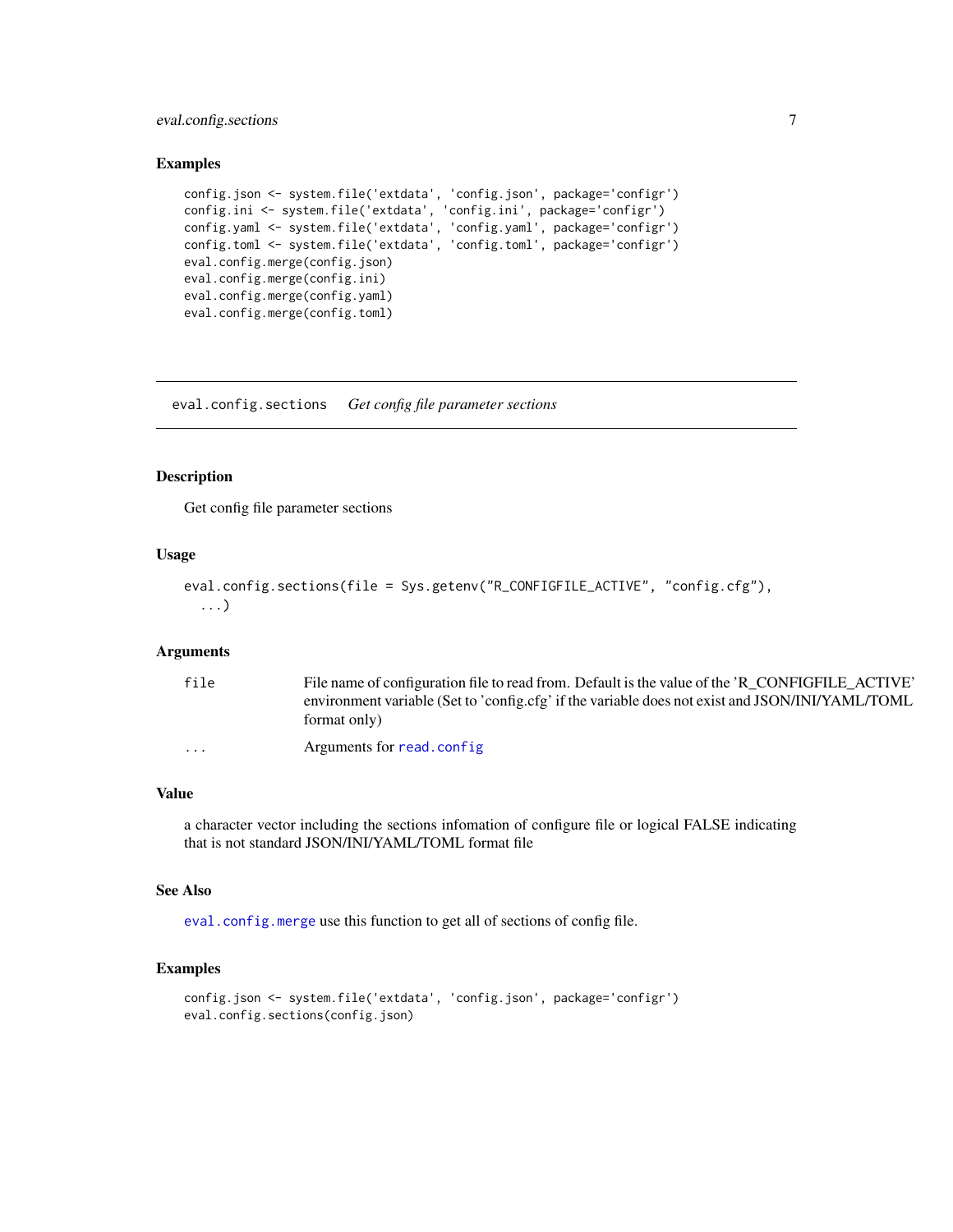#### Description

Fetch configuration file and generate a merged list

#### Usage

```
fetch.config(links, return.files = FALSE, destdir = normalizePath("./"),
  keep.basename = TRUE, ...)
```
#### **Arguments**

| links                   | Url or files path that need to be merged, e.g. /tmp/config, http://, ftp://.                                              |
|-------------------------|---------------------------------------------------------------------------------------------------------------------------|
| return.files            | Only save the links configuration files to destdir and not to read and merge the<br>configuration files, default is FALSE |
| destdir                 | Fetch configuration files and copy to this directory, default is ./                                                       |
| keep.basename           | Whather use the links basename as the saved name or use paste0(tempfile(),<br>configr')                                   |
| $\cdot$ $\cdot$ $\cdot$ | Extra parameters pass to read, config.                                                                                    |

#### Value

A list or a vector

## Examples

```
links <- c(paste0('https://raw.githubusercontent.com/JhuangLab',
'/BioInstaller/master/inst/extdata/config/db/db_annovar.toml'),
paste0('https://raw.githubusercontent.com/JhuangLab/BioInstaller',
'/master/inst/extdata/config/db/db_main.toml'),
system.file('extdata', 'config.toml', package = 'configr'))
x <- fetch.config(links)
```
<span id="page-7-1"></span>get.config.type *Get config file type retreiving json/ini/yaml or FALSE*

## Description

Get config file type retreiving json/ini/yaml or FALSE

#### Usage

```
get.config.type(file = Sys.getenv("R_CONFIGFILE_ACTIVE", "config.cfg"), ...)
```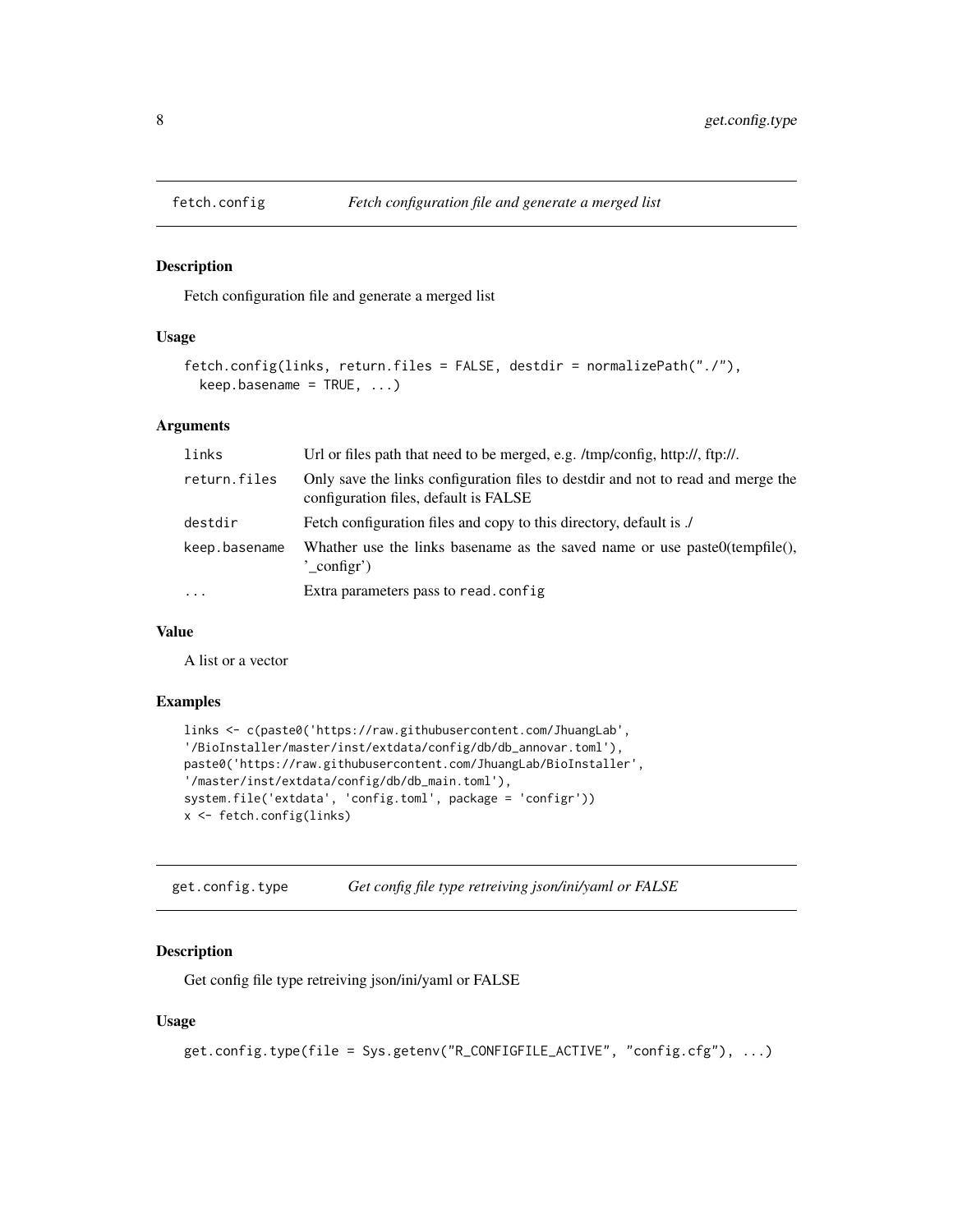## <span id="page-8-0"></span>is.config.active 9

#### **Arguments**

| file                    | File name of configuration file to test. Defaults to the value of the 'R_CONFIGFILE_ACTIVE'<br>environment variable ('config.cfg' if the variable does not exist and JSON/INI/YAML/TOML<br>format only) |
|-------------------------|---------------------------------------------------------------------------------------------------------------------------------------------------------------------------------------------------------|
| $\cdot$ $\cdot$ $\cdot$ | Arguments for is. json. file, is. ini. file, is. yaml. file, is. toml. file                                                                                                                             |

#### Value

Character json/ini/yaml/toml or Logical FALSE indicating that is not standard JSON/INI/YAML/TOML format file

## See Also

[is.json.file](#page-10-1), [is.ini.file](#page-9-1), [is.yaml.file](#page-12-1), [is.toml.file](#page-11-1)

## Examples

```
config.json <- system.file('extdata', 'config.json', package='configr')
config.ini <- system.file('extdata', 'config.ini', package='configr')
config.yaml <- system.file('extdata', 'config.yaml', package='configr')
config.toml <- system.file('extdata', 'config.toml', package='configr')
get.config.type(file=config.json)
get.config.type(file=config.ini)
get.config.type(file=config.yaml)
get.config.type(file=config.toml)
```
is.config.active *Test active configuration*

#### Description

Check whether a configuration group is currently active

#### Usage

```
is.config.active(config)
```
#### Arguments

config Configuration name

#### Value

Logical indicating whether the specified configuration is active

#### Examples

is.config.active('default')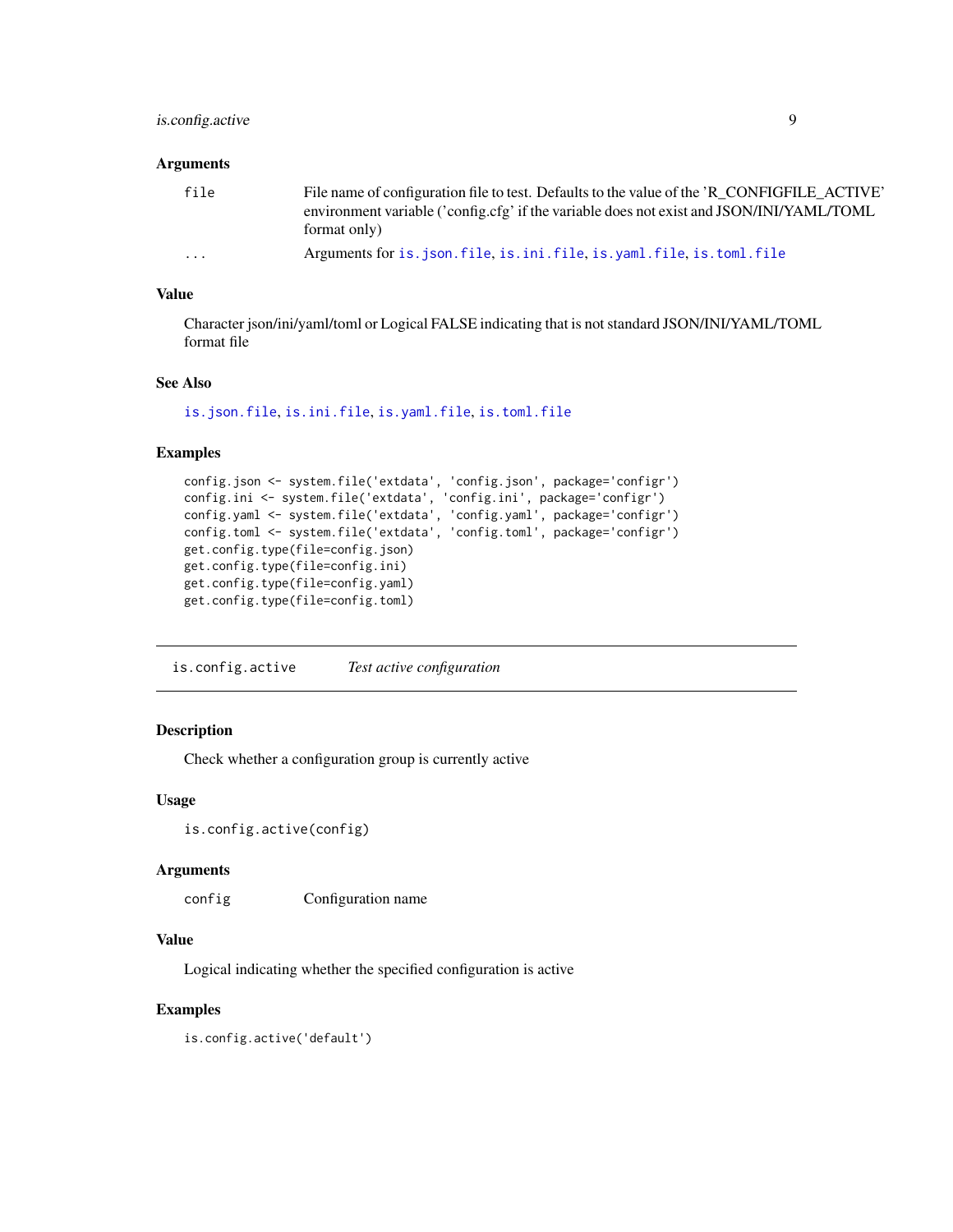<span id="page-9-0"></span>is.configfile.active *Test active configuration file*

## Description

Check whether a configuration file is currently active

#### Usage

```
is.configfile.active(config.file)
```
## Arguments

config.file Configuration filename

## Value

Logical indicating whether the specified configuration file is active

#### Examples

```
is.configfile.active('config.cfg')
```
<span id="page-9-1"></span>

|  | is.ini.file | Function to check wheather file is INI format |  |  |  |
|--|-------------|-----------------------------------------------|--|--|--|
|--|-------------|-----------------------------------------------|--|--|--|

## Description

Function to check wheather file is INI format

#### Usage

```
is.ini.file(file = Sys.getenv("R_CONFIGFILE_ACTIVE", "config.cfg"),
 ini.file.debug = FALSE, ...)
```
## Arguments

| file     | File name of configuration file to test. Defaults to the value of the 'R_CONFIGFILE_ACTIVE'<br>environment variable ('config.cfg' if the variable does not exist and JSON/INI/YAML/TOML |
|----------|-----------------------------------------------------------------------------------------------------------------------------------------------------------------------------------------|
|          | format only)                                                                                                                                                                            |
|          | ini, file, debug If TRUE, it will show error infomation when read INI config, default is FALSE                                                                                          |
| $\cdots$ | Arguments for read. ini                                                                                                                                                                 |

## Value

Logical indicating whether the specified configuration file is INI format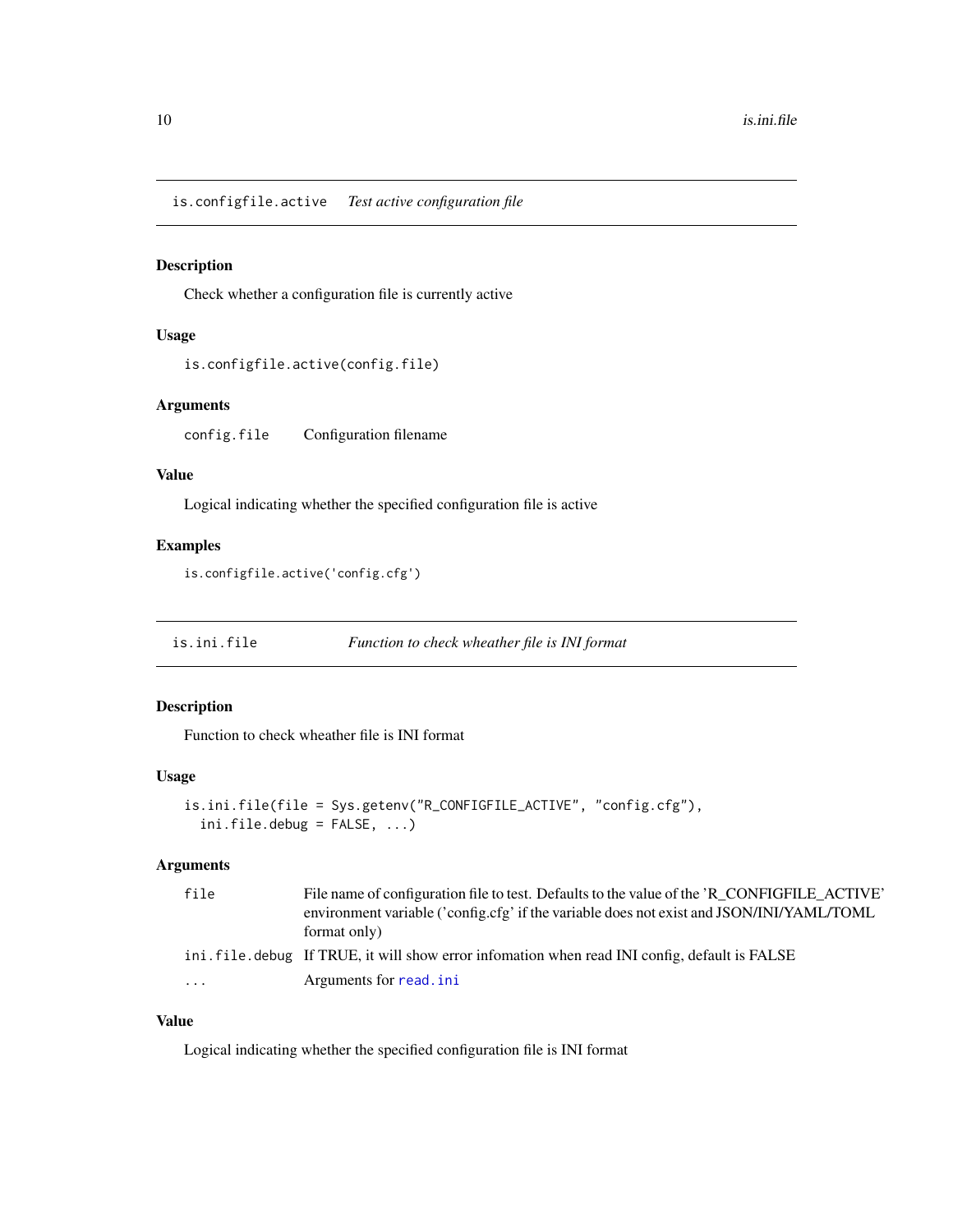## <span id="page-10-0"></span>is.json.file 11

## See Also

[is.json.file](#page-10-1), [is.yaml.file](#page-12-1), [is.toml.file](#page-11-1)

#### Examples

```
config.json <- system.file('extdata', 'config.json', package='configr')
config.ini <- system.file('extdata', 'config.ini', package='configr')
config.yaml <- system.file('extdata', 'config.yaml', package='configr')
config.toml <- system.file('extdata', 'config.toml', package='configr')
print(is.ini.file(config.ini))
print(is.ini.file(config.json))
print(is.ini.file(config.yaml))
print(is.ini.file(config.toml))
```
<span id="page-10-1"></span>is.json.file *Function to check wheather file is JSON format*

#### Description

Function to check wheather file is JSON format

#### Usage

```
is.json.file(file = Sys.getenv("R_CONFIGFILE_ACTIVE", "config.cfg"),
  json.file.debug = FALSE, ...)
```
#### Arguments

| file            | File name of configuration file to test. Defaults to the value of the 'R_CONFIGFILE_ACTIVE'<br>environment variable ('config.cfg' if the variable does not exist and JSON/INI/YAML/TOML<br>format only) |  |
|-----------------|---------------------------------------------------------------------------------------------------------------------------------------------------------------------------------------------------------|--|
| json.file.debug |                                                                                                                                                                                                         |  |
|                 | If TRUE, it will show error infomation when read JSON config, default is<br><b>FALSE</b>                                                                                                                |  |
| $\ddotsc$       | Arguments for readLines and from JSON                                                                                                                                                                   |  |

#### Value

Logical indicating whether the specified configuration file is JSON format

## See Also

[is.ini.file](#page-9-1), [is.yaml.file](#page-12-1), [is.toml.file](#page-11-1)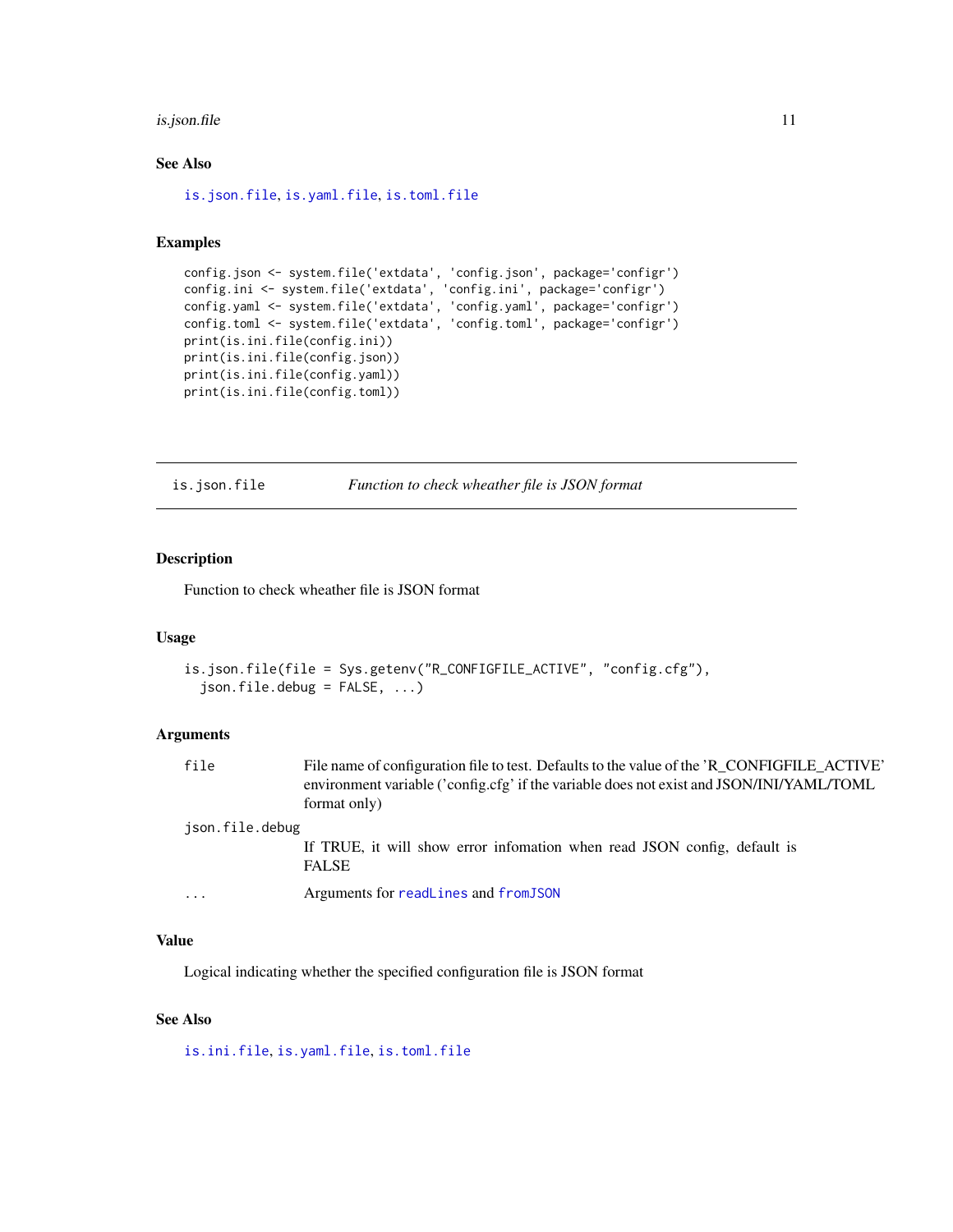#### Examples

```
config.json <- system.file('extdata', 'config.json', package='configr')
config.ini <- system.file('extdata', 'config.ini', package='configr')
config.yaml <- system.file('extdata', 'config.yaml', package='configr')
config.toml <- system.file('extdata', 'config.toml', package='configr')
print(is.json.file(config.json))
print(is.json.file(config.ini))
print(is.json.file(config.yaml))
print(is.json.file(config.toml))
```
<span id="page-11-1"></span>

is.toml.file *Function to check wheather file is TOML format*

#### Description

Function to check wheather file is TOML format

#### Usage

```
is.toml.file(file = Sys.getenv("R_CONFIGFILE_ACTIVE", "config.cfg"),
  toml.file.debug = FALSE, ...)
```
#### Arguments

| file            | File name of configuration file to test. Defaults to the value of the 'R_CONFIGFILE_ACTIVE'<br>environment variable ('config.cfg' if the variable does not exist and JSON/INI/YAML/TOML<br>format only) |
|-----------------|---------------------------------------------------------------------------------------------------------------------------------------------------------------------------------------------------------|
| toml.file.debug |                                                                                                                                                                                                         |
|                 | If TRUE, it will show error information when read TOML config, default is<br><b>FALSE</b>                                                                                                               |
| $\cdots$        | Arguments for parseTOML                                                                                                                                                                                 |

#### Value

Logical indicating whether the specified configuration file is TOML format

#### See Also

[is.json.file](#page-10-1) [is.ini.file](#page-9-1), [is.yaml.file](#page-12-1)

```
config.json <- system.file('extdata', 'config.json', package='configr')
config.ini <- system.file('extdata', 'config.ini', package='configr')
config.yaml <- system.file('extdata', 'config.yaml', package='configr')
config.toml <- system.file('extdata', 'config.toml', package='configr')
print(is.toml.file(config.json))
print(is.toml.file(config.ini))
```
<span id="page-11-0"></span>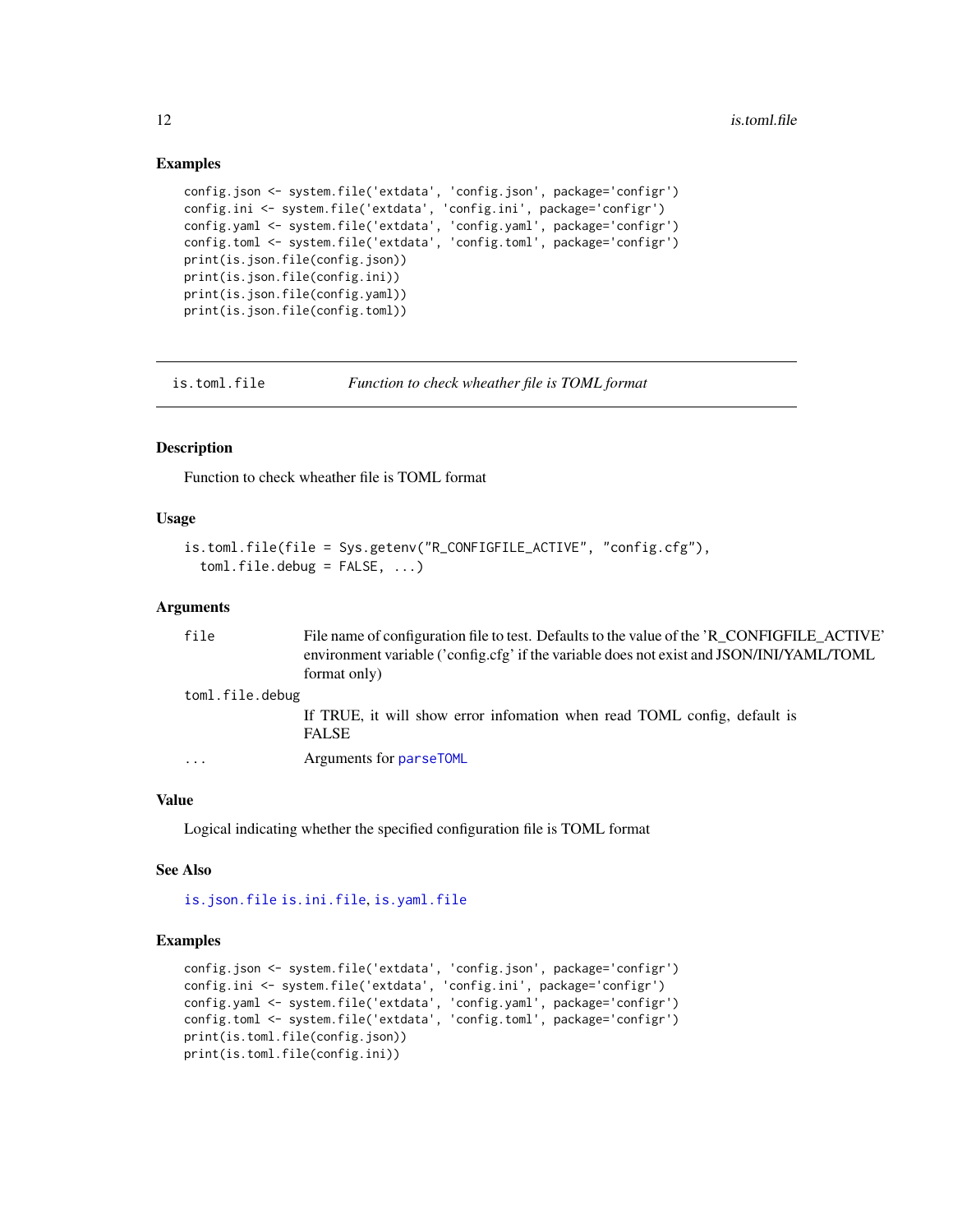## <span id="page-12-0"></span>is.yaml.file 13

```
print(is.toml.file(config.yaml))
print(is.toml.file(config.toml))
```
<span id="page-12-1"></span>is.yaml.file *Function to check wheather file is YAML format*

#### Description

Function to check wheather file is YAML format

#### Usage

```
is.yaml.file(file = Sys.getenv("R_CONFIGFILE_ACTIVE", "config.cfg"),
 yaml.file.debug = FALSE, ...)
```
#### Arguments

| file            | File name of configuration file to test. Defaults to the value of the 'R_CONFIGFILE_ACTIVE'<br>environment variable ('config.cfg' if the variable does not exist and JSON/INI/YAML/TOML<br>format only) |  |
|-----------------|---------------------------------------------------------------------------------------------------------------------------------------------------------------------------------------------------------|--|
| yaml.file.debug |                                                                                                                                                                                                         |  |
|                 | If TRUE, it will show error information when read YAML config, default is<br><b>FALSE</b>                                                                                                               |  |
| $\cdot$         | Arguments for is. json. file, readLines and yaml. load                                                                                                                                                  |  |

#### Value

Logical indicating whether the specified configuration file is YAML format

#### See Also

[is.json.file](#page-10-1), [is.ini.file](#page-9-1), [is.toml.file](#page-11-1)

```
config.json <- system.file('extdata', 'config.json', package='configr')
config.ini <- system.file('extdata', 'config.ini', package='configr')
config.yaml <- system.file('extdata', 'config.yaml', package='configr')
config.toml <- system.file('extdata', 'config.toml', package='configr')
print(is.yaml.file(config.yaml))
print(is.yaml.file(config.json))
print(is.yaml.file(config.ini))
print(is.yaml.file(config.toml))
```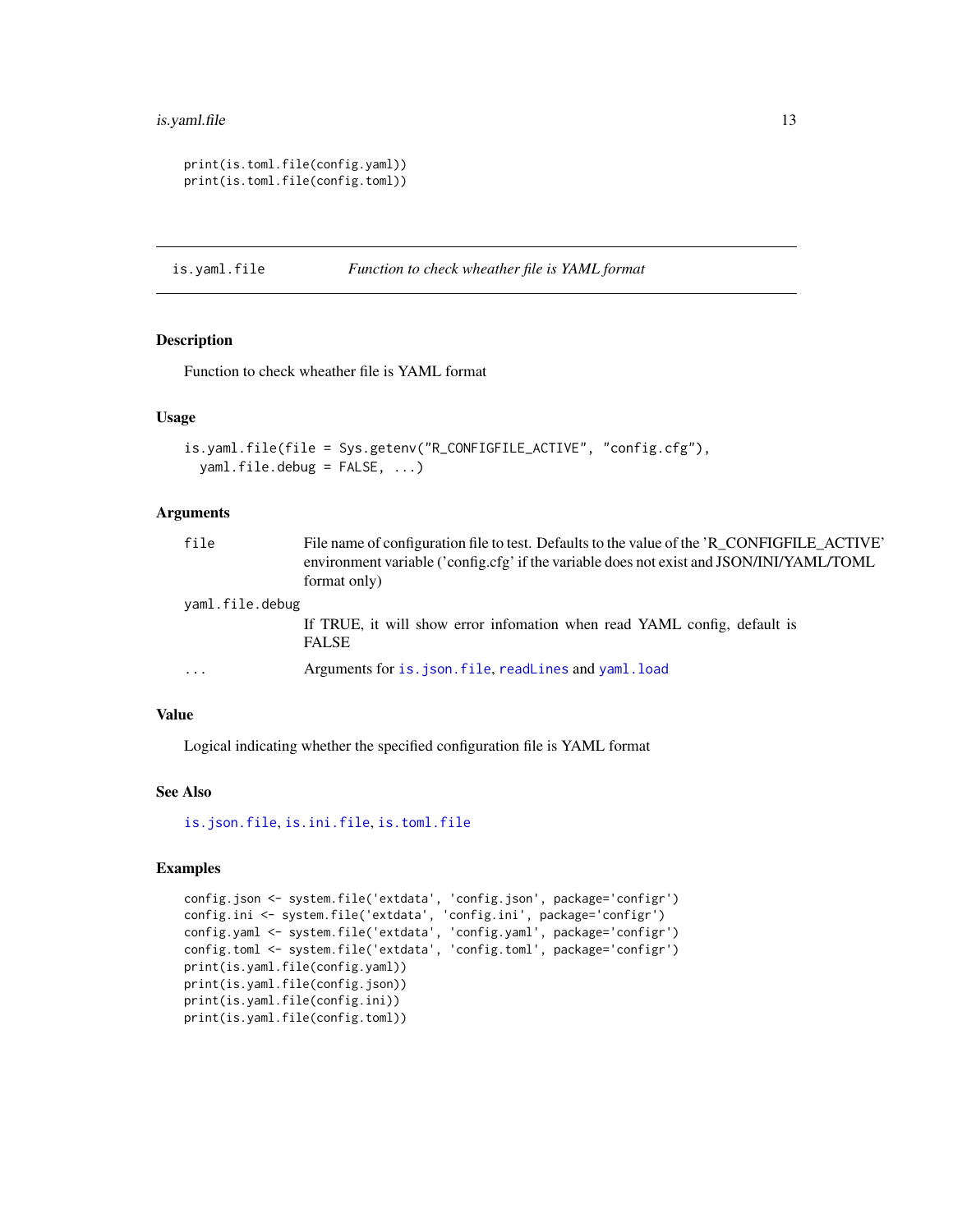<span id="page-13-0"></span>

#### Description

Parse the configuration var format, and replace it by extra.list values

#### Usage

```
parse.extra(config, extra.list = list(), other.config = ",
  rcmd.parse = FALSE, bash.parse = FALSE, glue.parse = FALSE,
  glue.flag = "!!glue")
```
#### Arguments

| config       | A list that were generated by read.config/eval.config/eval.config.merge                                                                                                     |
|--------------|-----------------------------------------------------------------------------------------------------------------------------------------------------------------------------|
| extra.list   | A list that can replace the configuration file 'debug' by list $(debug = TRUE)$ , and<br>debug will be setted to TRUE                                                       |
| other.config | Path of another configuration file that can replace the configuration file 'key:value'                                                                                      |
| rcmd.parse   | Logical wheather parse '@>@str_replace('abc', 'b', 'c')@<@' in config to<br>'acc'                                                                                           |
| bash.parse   | Logical wheather parse '#>#echo \$HOME#<#' in config to your HOME PATH                                                                                                      |
| glue.parse   | Logical wheather parse '!!glue1:5' in config to $[1', 2', 3', 4', 5']$ ; ['nochange',<br>$'!!$ glue(1:5)', 'nochange'] => ['nochange', '1', '2', '3', '4', '5', 'nochange'] |
| glue.flag    | A character flage indicating wheater run glue() function to parse (Default is<br>$!$ lglue)                                                                                 |

#### Value

A list

```
config.json <- system.file('extdata', 'config.json', package='configr')
config.other <- system.file('extdata', 'config.other.yaml', package='configr')
config <- read.config(config.json)
parse.extra(config, list(debug = 'TRUE'))
parse.extra(config, list(debug = 'TRUE'), other.config = config.other)
parse.extra(config, list(debug = 'TRUE'), other.config = config.other,
rcmd.parse = TRUE)
parse.extra(config, list(debug = 'TRUE'), other.config = config.other,
rcmd.parse = TRUE, bash.parse = TRUE)
raw <- c('a', '!!glue{1:5}', 'c')
expect.parsed.1 <- c('a', '1', '2', '3', '4', '5', 'c')
list.raw \le list(glue = raw, nochange = 1:10)
parsed <- parse.extra(list.raw, glue.parse = TRUE)
```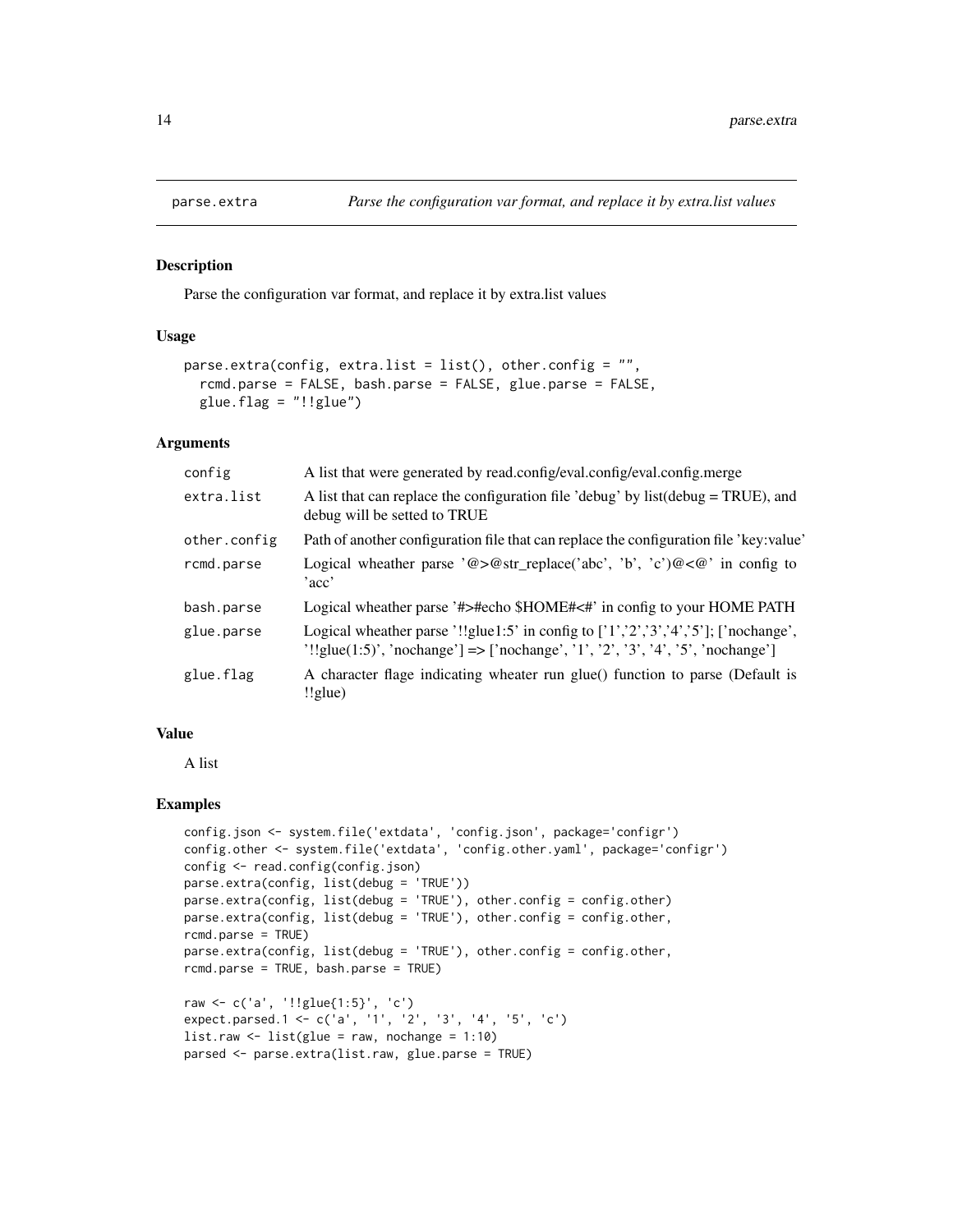```
raw <- c('!!glue_numeric{1:5}')
expect.parsed.1 < -c(1, 2, 3, 4, 5)list.raw \leq - list(glue = raw, nochange = 1:10)
parsed <- parse.extra(list.raw, glue.parse = TRUE)
```
<span id="page-14-1"></span>read.config *Read from the file (JSON/INI/YAML/TOML be supported), retreiving all values as a list.*

## Description

Read from the file (JSON/INI/YAML/TOML be supported), retreiving all values as a list.

## Usage

```
read.config(file = Sys.getenv("R_CONFIGFILE_ACTIVE", "config.cfg"),
 extra.list = list(), other.config = ", rcmd.parse = FALSE,
 bash.parse = FALSE, glue.parse = FALSE, glue.flag = "!!glue",
 file_type = NULL, ...)
```
## Arguments

| file         | File name of configuration file to read from. Defaults to the value of the 'R_CONFIGFILE_ACTIVE'<br>environment variable ('config.cfg' if the variable does not exist and JSON/INI/YAML/TOML<br>format only) |
|--------------|--------------------------------------------------------------------------------------------------------------------------------------------------------------------------------------------------------------|
| extra.list   | A list that can replace the configuration file 'debug' by list (debug $=$ 'TRUE'),<br>and debug will be setted to 'TRUE'                                                                                     |
| other.config | Path of another configuration file that can replace the configuration file 'key:value'                                                                                                                       |
| rcmd.parse   | Logical wheather parse '@>@str_replace('abc', 'b', 'c')@<@' that existed in<br>config to 'acc'                                                                                                               |
| bash.parse   | Logical wheather parse '#>#echo \$HOME#<#' in config to your HOME PATH                                                                                                                                       |
| glue.parse   | Logical wheather parse '!!glue1:5' in config to ['1','2','3','4','5']; ['nochange',<br>'!!glue(1:5)', 'nochange'] => ['nochange', '1', '2', '3', '4', '5', 'nochange']                                       |
| glue.flag    | A character flage indicating wheater run glue() function to parse (Default is<br>$!$ lglue)                                                                                                                  |
| file.type    | Default is no need to specify the variable, file type will be automatically identify<br>by get. config. type. If the value be specified, the step of filetype identification                                 |
|              | will be skipped.                                                                                                                                                                                             |
| $\cdots$     | Arguments for get.config.type, from JSON, read.ini, yaml.load_file, parseTOML,<br>readLines                                                                                                                  |

#### Value

All values as a list or logical FALSE indicating that is not standard JSON/INI/YAML/TOML format file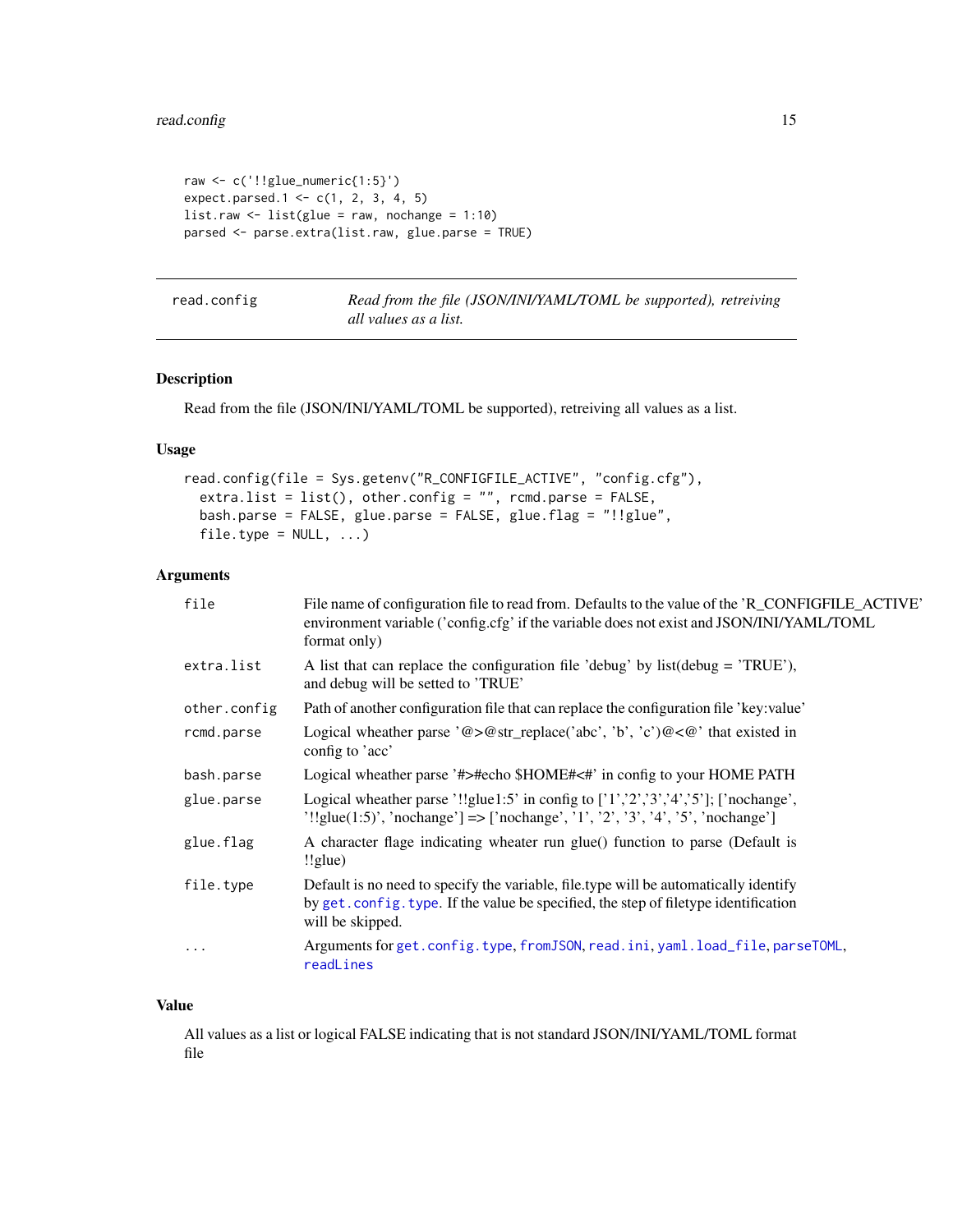## See Also

[fromJSON](#page-0-0) JSON file will read by this [read.ini](#page-0-0) INI file will read by this

[yaml.load\\_file](#page-0-0) YAML file will read by this

[parseTOML](#page-0-0) TOML file will read by this

## Examples

```
config.json <- system.file('extdata', 'config.json', package='configr')
config <- read.config(file=config.json)
config.extra.parsed.1 <- read.config(config.json, list(debug = 'TRUE'))
other.config <- system.file('extdata', 'config.other.yaml', package='configr')
config.extra.parsed.2 <- read.config(config.json, list(debug = 'TRUE'), other.config)
```
<span id="page-15-1"></span>write.config *Write config in a file (JSON/YAML/INI)*

## Description

Write config in a file (JSON/YAML/INI)

#### Usage

```
write.config(config.dat, file.path = Sys.getenv("R_CONFIGFILE_ACTIVE",
  "config.cfg"), write.type = "ini", sections = NULL, ...)
```
#### Arguments

| config.dat | a list of config (eg. generated by read.config)                                                                                                               |
|------------|---------------------------------------------------------------------------------------------------------------------------------------------------------------|
| file.path  | File path of configuration to write. Defaults to the value of the 'R_CONFIGFILE_ACTIVE'<br>environment variable ('config.cfg' if the variable does not exist) |
| write.type | json/ini/yaml                                                                                                                                                 |
| sections   | Sections that need be write in file, default is NULL and use all of sections                                                                                  |
| $\ddots$   | Arguments for write.ini, prettify, to JSON, as yaml and cat encoding if<br>not specifield                                                                     |

## Value

Logical indicating whether the specified configuration file be writed successful

#### See Also

[toJSON](#page-0-0) convert a list to JSON string, [prettify](#page-0-0) convert a JSON string to user friendly view, [write.ini](#page-0-0) write a list in a INI format file, [as.yaml](#page-0-0) convert a list to YAML format

<span id="page-15-0"></span>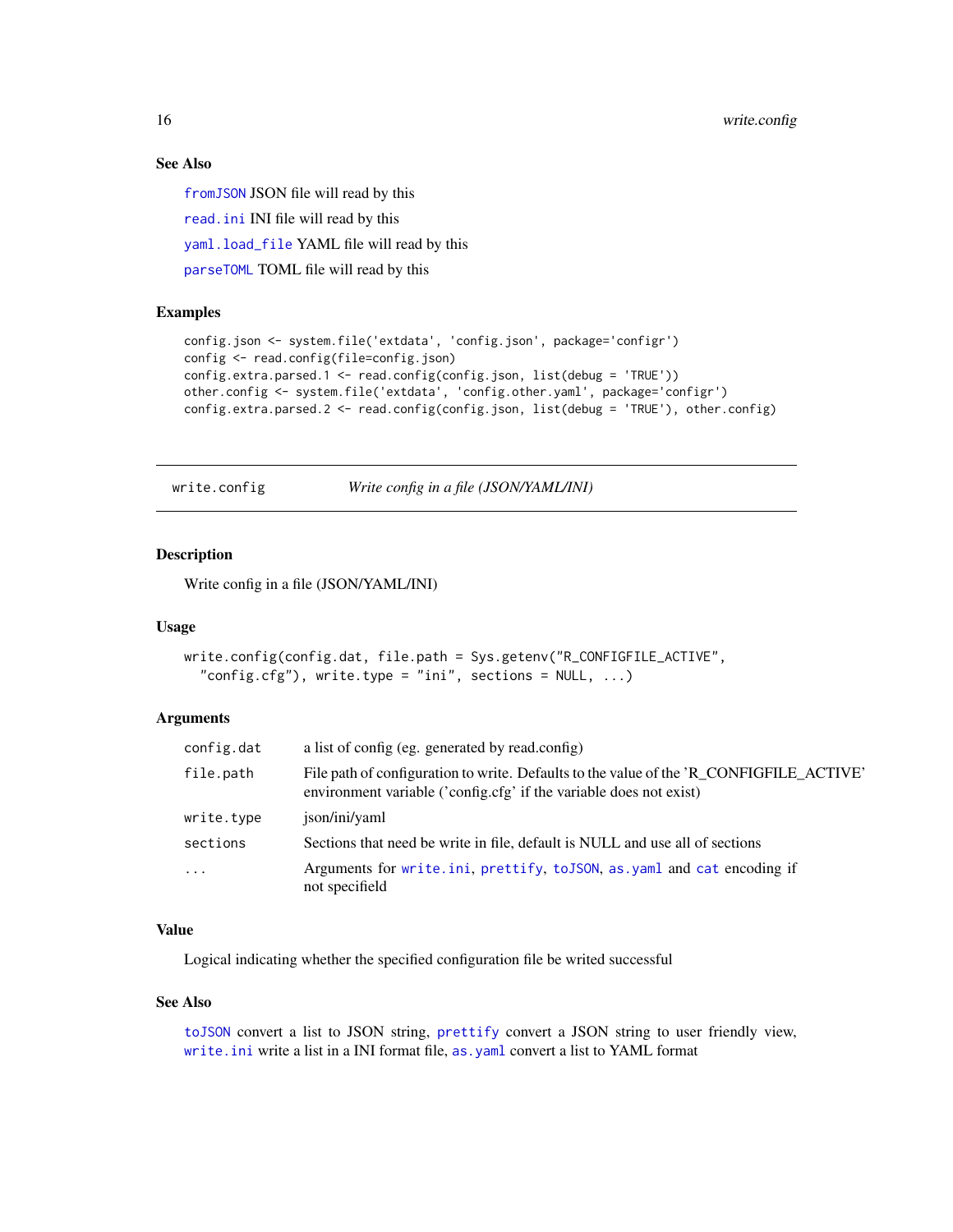## write.config 17

```
list.test <- list(a=c(123,456))
out.yaml <- sprintf('%s/test.yaml', tempdir())
write.config(list.test, out.yaml, write.type = 'yaml')
```